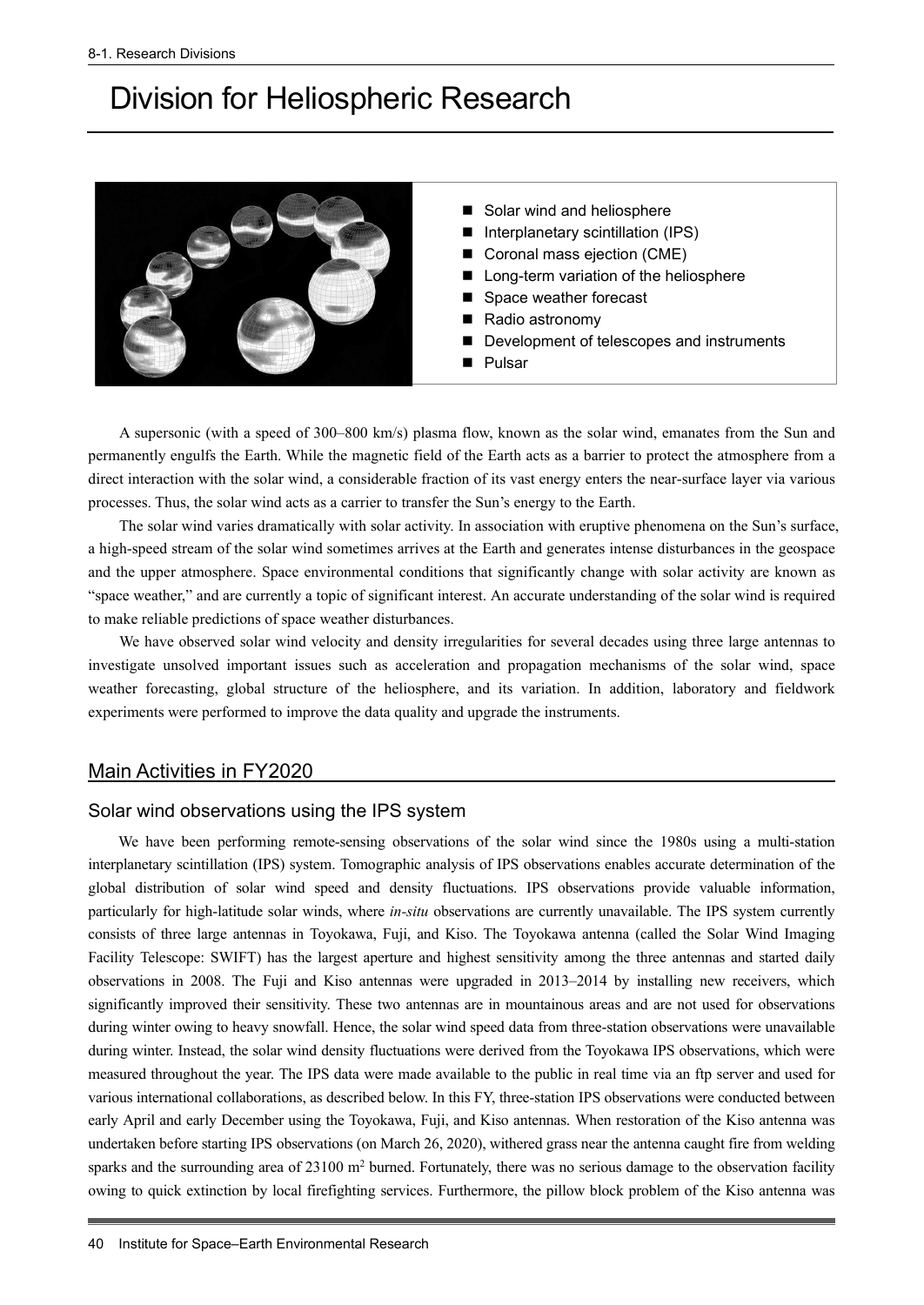fixed on July 20–22. After stopping IPS observations at Kiso in December, we found that the pillow block was damaged, and we will restore it before starting IPS observations in the next FY. We noticed a breakdown of the reduction gear of the Fiji antenna on September 3, and restored it on September 7–8. For the Toyokawa antenna, we repaired the weed control sheet beneath the parabolic reflector and performed a calibration experiment on the receiver.

#### International collaboration for space weather forecast

We have performed collaborative research with Dr. B. V. Jackson and his colleagues at the University of California, San Diego (UCSD) since 1996 on the 3-dimensional reconstruction of the time-varying heliosphere using tomographic analysis of IPS observations. A time-dependent tomographic program was developed through this collaborative study. Furthermore, a combined analysis system using IPS observations and the ENLIL solar wind model was developed to improve space weather forecasting through collaborative research. These programs are now available on the NASA Community Coordinated Modeling Center web server and are running in real time at the Korean Space Weather Center (KSWC) to predict the solar wind reaching the Earth. ISEE had a research exchange and cooperation agreement with KSWC to promote research on space weather forecasting using IPS data. Since this agreement will be terminated during this FY, a researcher at KSWC visited ISEE to discuss future actions. At the Met Office, which is a space weather forecast agency of the UK, a proposal for installing the IPS data analysis programs of UCSD was discussed for this FY.

With the growing awareness of the utility of IPS observations for space weather forecasting, an increasing number of IPS observations have been conducted globally. In addition to Japan, Russia, and India, where IPS observations have been conducted for a long time, new dedicated antennas for IPS observations were constructed in Mexico and Korea, and IPS observations using low-frequency large radio array systems, such as the low-frequency array (EU) and the Murchison Widefield Array (Australia), were conducted on a campaign basis. A construction project with a large-aperture antenna dedicated to IPS observations is in progress in China. The integrated analysis of IPS data from these stations enables higher-resolution 3-dimensional reconstructions of the solar wind, which varies rapidly with solar activity. Therefore, the establishment of an international IPS observation network called the World IPS Station was proposed. To promote this project, we conducted a comparison study of solar wind speeds derived from IPS observations in Russia and ISEE during this FY. As a result, we found that they were in general agreement.



Mr. Sejin Park (right) from KSWC, who visited ISEE on November 5, 2020.

#### Comparison with PSP observations

To elucidate the solar wind acceleration mechanism, Parker Solar Probe (PSP) was launched in August 2018. The PSP has a heliocentric orbit, whose perihelion gradually approaches the Sun and eventually reaches the radial distance of approximately 9.86 solar radii (Rs). Research on solar wind acceleration is expected to progress significantly, owing to observations with PSP. The key point is to distinguish between radial and horizontal (latitude/longitude) solar wind variations. Although it is difficult to achieve this only from PSP observations, it becomes possible by combining global observations by IPS. In this FY, we compared the IPS and PSP observations for Orbits 1 and 2, which occurred in November–December 2018 and March–April 2019, respectively. The former period corresponds to just before the three-station IPS observations ended, and the latter corresponds to when the IPS observations started. Therefore, the amount of IPS data was relatively small, and a meaningful comparison between PSP and IPS observations was limited to Orbit 1. The minimum distance of IPS observations for this period was approximately 36 Rs and the solar wind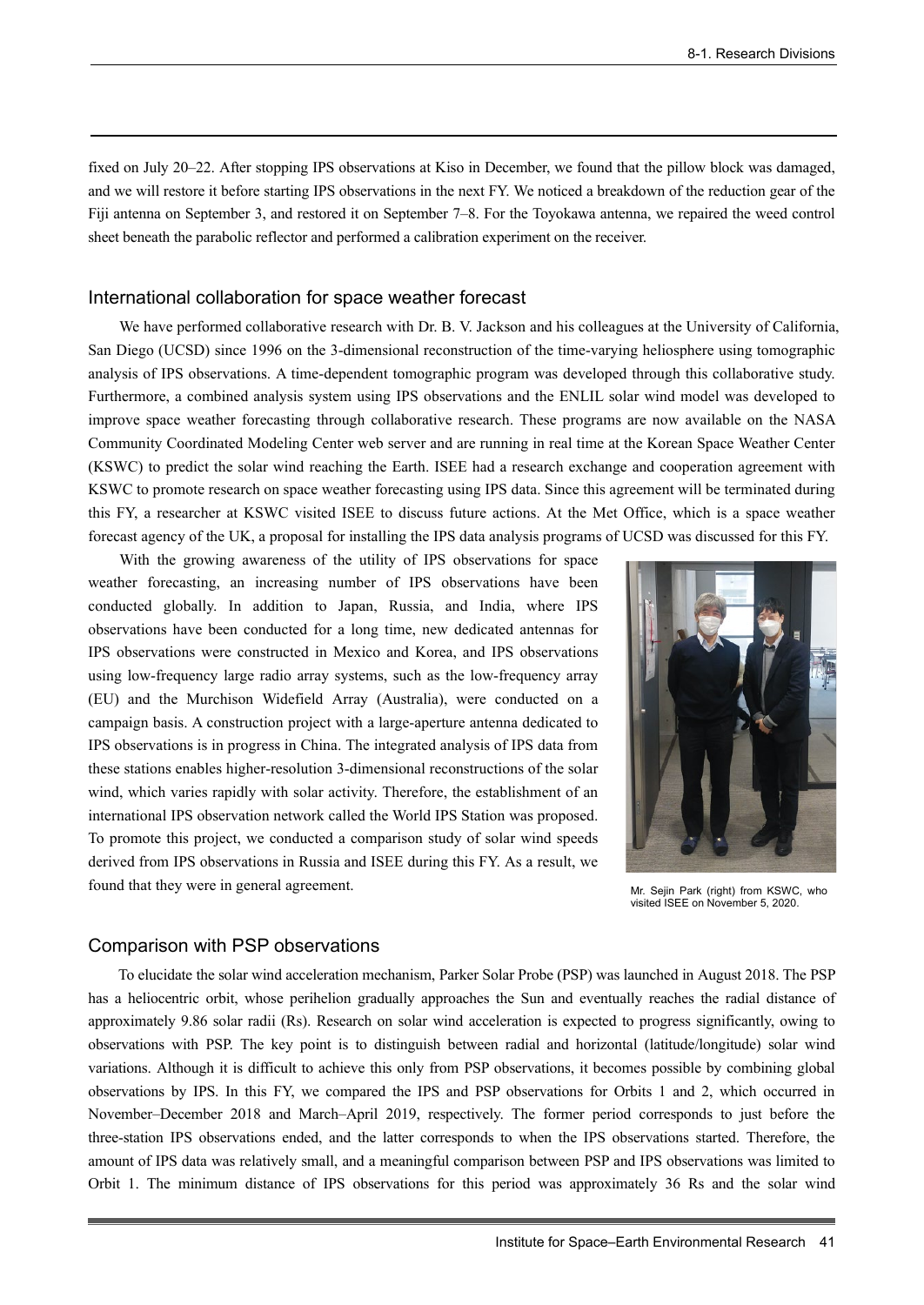acceleration was considered to be completed by this distance. Therefore, the solar wind speeds measured by the PSP should agree with those measured by the IPS. We compared the solar wind speeds measured by PSP and IPS, considering PSP latitude and longitude time variations, and found that they were in good agreement (correlation coefficient 0.68). Further, we determined the distributions of speed, density, and temperature in the inner heliosphere from IPS observations using the 1-dimensional hydrodynamic code and compared them with the PSP observations. We found that the data derived by the IPS were generally consistent with those measured by the PSP. These results are meaningful for further extensive comparisons of PSP and IPS observations.



Distribution of the solar wind speed derived from IPS observations using the 1-dimensional hydrodynamic code in the heliographic equation for Carrington rotation (CR) 2210: Orbit 1. Solid and dashed lines indicate the orbits of PSP and the Earth, respectively.

# Toward a comparative study of *in-situ* and IPS observations of the inner heliosphere

A coronal hole is a low-density region where the magnetic field lines are open to the interplanetary space. This region is the main source of high-speed solar wind and the main driver of geomagnetic activity.

The PSP is currently observing the solar wind in its orbit, which is gradually approaching the closest perihelion (several solar radii), so that *in-situ* observations of the solar wind acceleration mechanism are being realized. Because our IPS observations do not cover the solar wind acceleration region, it is difficult to directly compare with PSP. Therefore, as a preparatory study, we began a numerical simulation of the solar wind acceleration along the open magnetic flux tube, which is compared to PSP measurements in collaboration with the Harvard-Smithsonian Center for Astrophysics. Simulations were performed using the reduced-MHD simulation (RMHD) code recently developed by our collaborators at the Harvard-Smithsonian Center for Astrophysics, and the coronal hole observed on November 1, 2018 and the solar wind structure within 20 Rs were calculated. In the future, we will expand the computational domain of this simulation to 30–40 Rs to perform a comparative study between PSP and IPS observations and elucidate the solar wind acceleration mechanism.

## Estimating the solar wind density structure using Crab pulsar observations

Frequency dispersion can be seen when observing pulsar radio waves on Earth. The magnitude of the frequency dispersion is called the dispersion measure (DM), which represents the integral amount of electron density in the line of sight from the pulsar to the Earth. We measured the plasma density of the solar corona from the DM of the pulsar using the radio telescope SWIFT in Toyokawa. The solar wind density has significantly decreased in response to declining solar activity for some years. Therefore, a remarkable change has likely occurred in the solar corona, which is the source region of the solar wind. The target of our observations was the Crab pulsar. The Crab pulsar's line of sight approaches the Sun every June at a distance of approximately 5 Rs, so it is possible to examine the electron density near the Sun. In addition, the Crab pulsar has a giant pulse that can be used to determine the DM based on short-term observations. Since June 2018, we have been investigating the electron density of the solar corona using DM, and the same observations were made in 2019 and 2020. In June 2020, we could not obtain high-precision DM measurements; however, 2019 showed the same trend as 2018, with DM increasing as the Crab pulsar's line of sight approached the Sun. This analysis changed the criteria for selecting the pulses used to estimate and analyze the background effects of the interstellar medium, which was obtained from observations from September to March, when the Sun's elongation was large. This increased the amount of data used